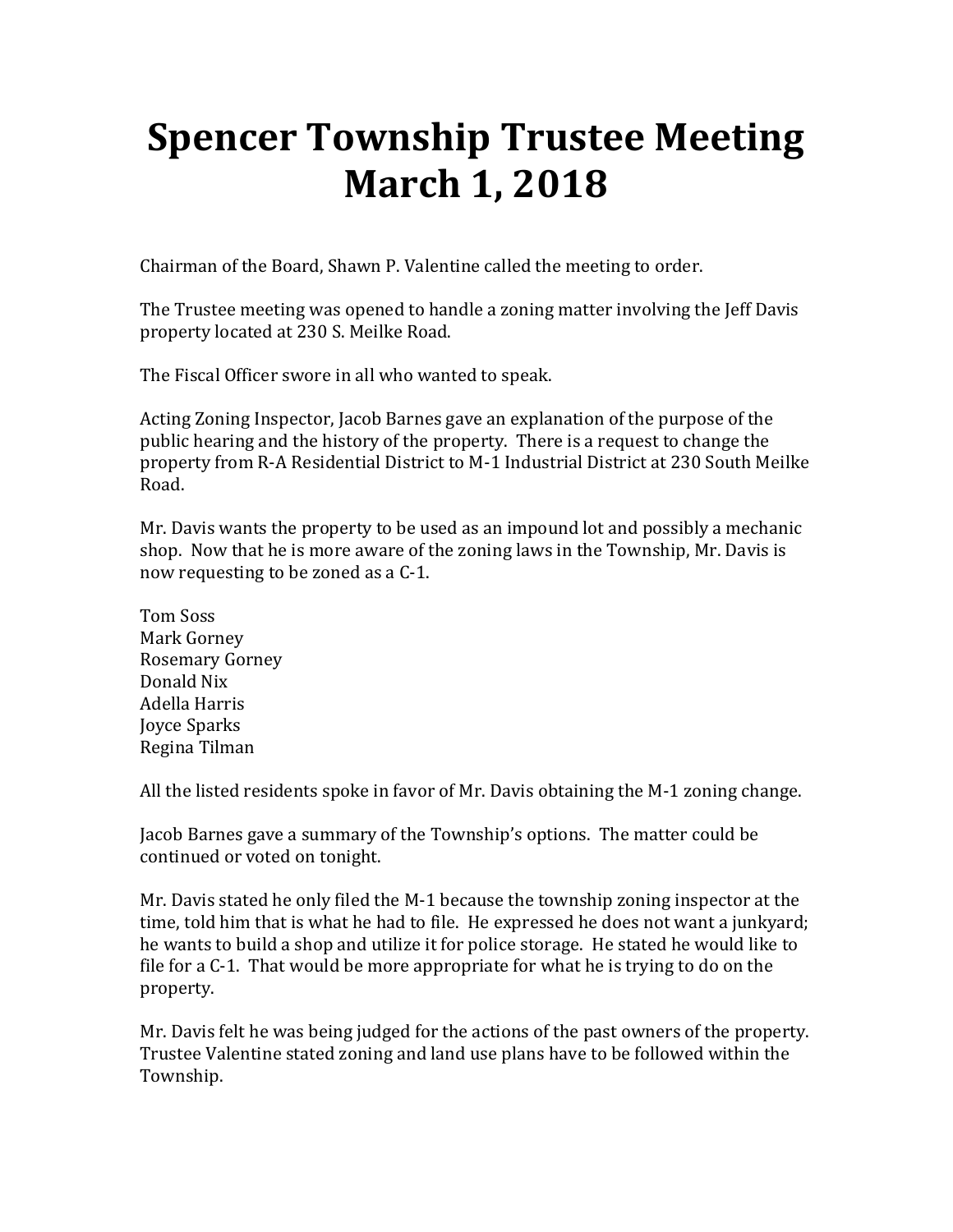Mr. Davis' legal representative, Peter Dewhirst Attorney at Law, restated he is asking for a C-1 classification.

Trustee Bettinger stated the Township is trying to abide by the law. She stated there is an industrial park where commercial businesses can be located. She stated the Township is following the current land use plan.

Trustee Hood commented the land use committee that disbanded could have helped resolve some of this issue. He also stated the Township Board of Trustees failed to put in place plans so this could have been avoided. He recommended this matter be shifted back to the Zoning Commission. He stated if it was up to him, he would grant the C-1.

Trustee Valentine stated the Township's goal is to enforce the zoning laws and promote proper land use. He explained there is industrial and commercial land available in the Westwinds industrial park.

Trustee Hood stated the land at one time was non-conforming.

Trustee Bettinger made a motion to accept the Lucas County Planning Commission's recommendation to disapprove the change to M-1, Trustee Valentine seconded. Roll call vote: Trustee Hood: abstain, Trustee Bettinger: yes, Trustee Valentine: yes.

Trustee Hood made a motion to adjourn the Zoning hearing, Trustee Bettinger seconded. Roll call vote: Trustee Hood: yes, Trustee Bettinger: yes, Trustee Valentine: yes

## **Roll Call**

| <b>Trustee Michael B. Hood</b>    | present |
|-----------------------------------|---------|
| Trustee Teresa M. Bettinger       | present |
| <b>Trustee Shawn P. Valentine</b> | present |

#### **Pledge to the Flag**

#### **Minutes**

Trustee Hood made a motion to accept the minutes, Trustee Bettinger seconded. Roll call vote: Trustee Hood: yes, Trustee Bettinger: yes, Trustee Valentine: yes.

#### **Financials**

| Receipts: | \$337,768.27          |
|-----------|-----------------------|
|           | Payments: \$42,754.45 |

 **Fund Balances**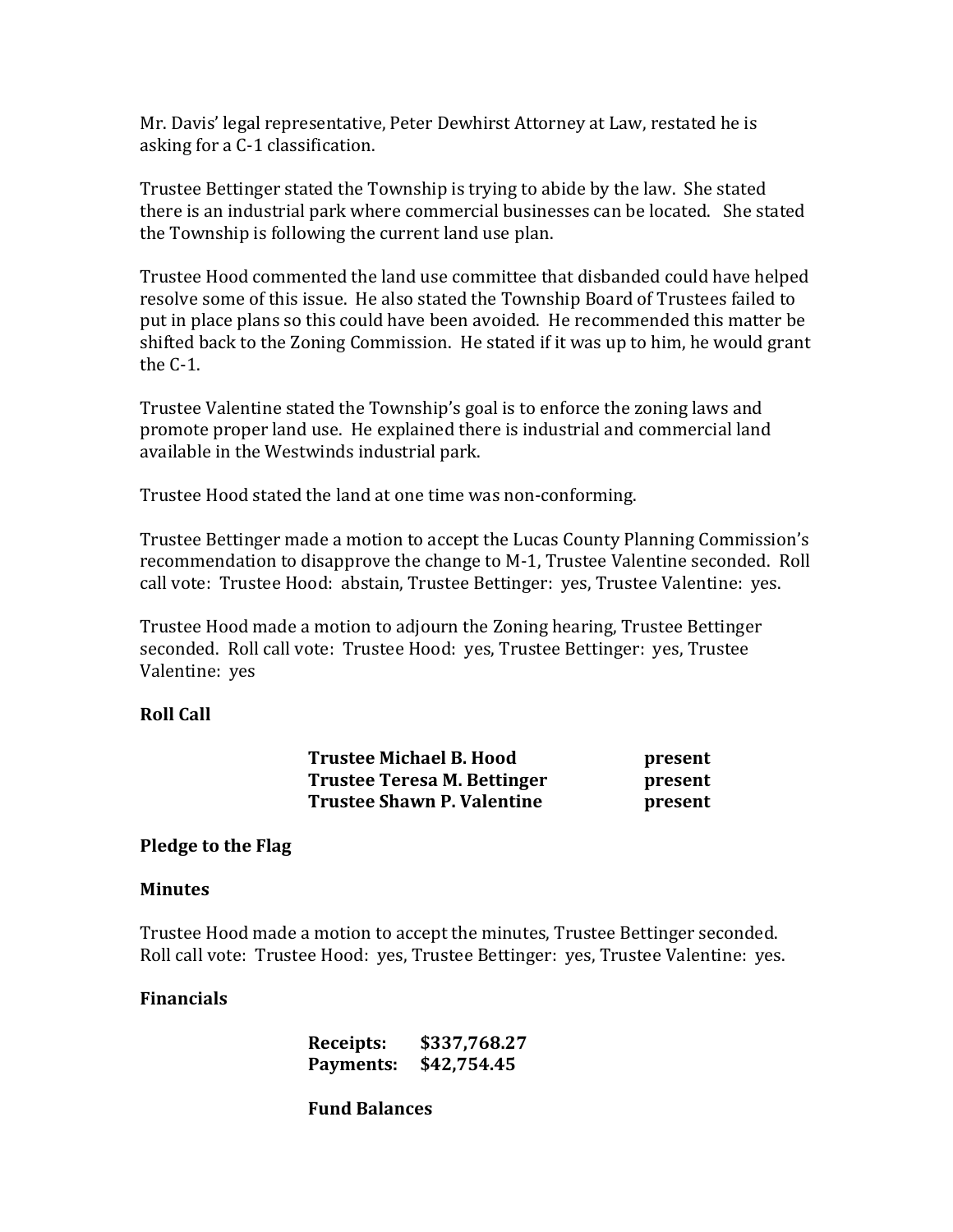| General                   | \$1,257,281.49 |
|---------------------------|----------------|
| Motor Veh.                | \$17,374.33    |
| <b>Gas Tax</b>            | \$76,055.45    |
| Fire                      | \$237,641.71   |
| <b>Permissive Motor</b>   | \$81,515.17    |
| <b>Misc. Special Rev.</b> | \$483.60       |
|                           | \$1,670,351.75 |

Trustee Bettinger made a motion to accept the financials, Trustee Hood seconded. Roll call vote: Trustee Hood: yes, Trustee Bettinger: yes, Trustee Valentine: yes

# **Pay the Bills**

Trustee Hood made a motion to pay the bills, Trustee Bettinger seconded. Roll call vote: Trustee Hood: yes, Trustee Bettinger: yes, Trustee Valentine: yes

# **Zoning**

Acting Zoning Inspector, Jacob Barnes gave the attached report. There were zoning permits filed and he stated a permit was denied for a resident located at 240 S. Meilke Road who moved a mobile home. The owner filed a new permit and there will be a BZA meeting later this month to discuss this matter.

The tabled agenda and forms from February's meeting were reviewed. Trustee Hood made a motion to accept the procedural forms presented at the last meeting, Trustee Bettinger seconded. Roll call vote: Trustee Hood: yes, Trustee Bettinger: yes, Trustee Valentine: yes

Trustee Bettinger made a motion to accept the job duties and official title of Mrs. Pat Baum as administrative assistant, Trustee Hood seconded. Roll call vote: Trustee Hood: yes, Trustee Bettinger: yes, Trustee Valentine: yes

## **BZA Report**

No meeting

## **Road Report**

Road Superintendent, Dean Croskey presented a written road report.

## **Fire**

No fire report was received from Chief Cousino.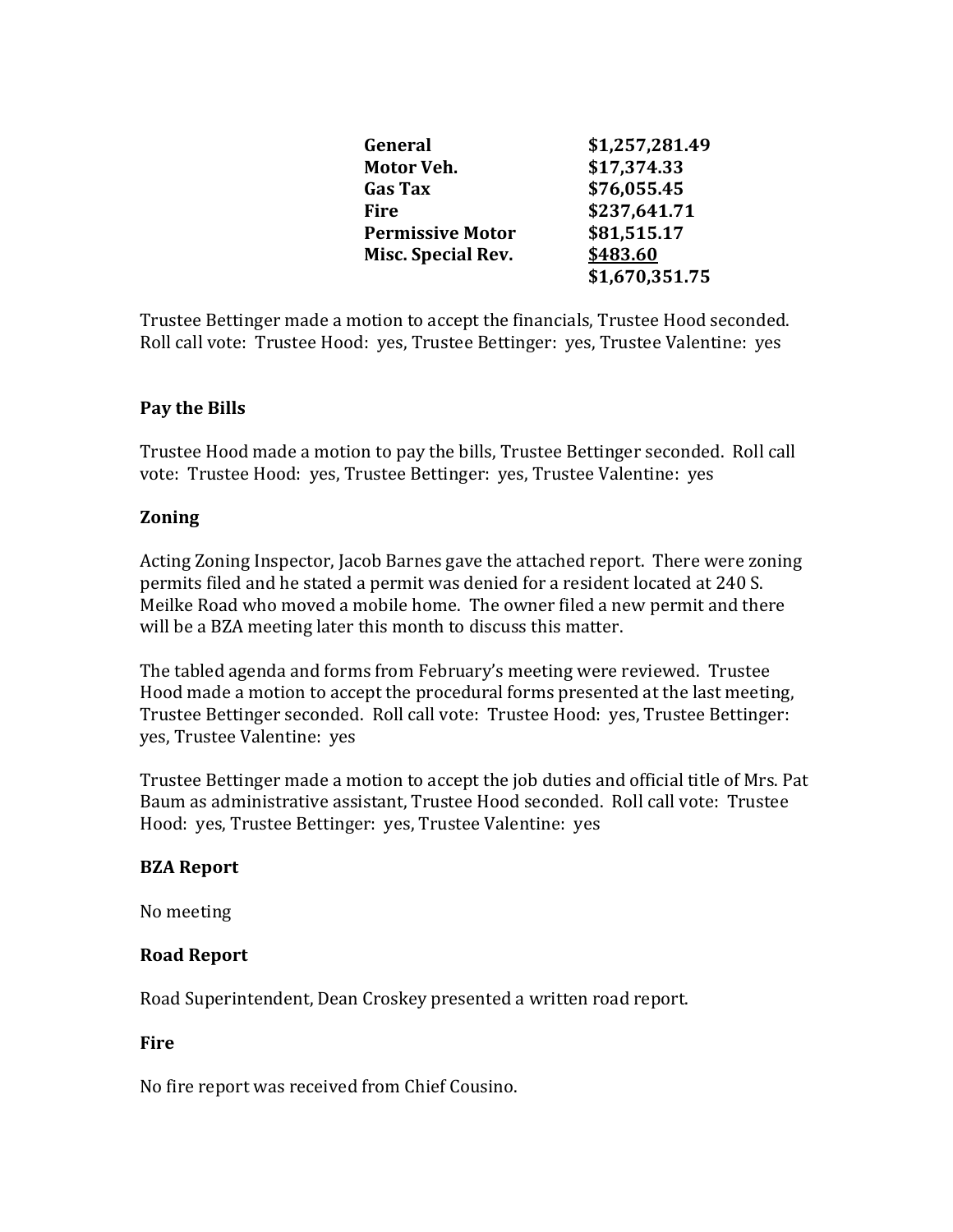# **JEDZ**

JEDZ Board met for housekeeping and the announcement of Designetics utilizing a grant offered for job creation.

## **Correspondence**

The Township received the requested recommendation from the Lucas County Engineer's for the section of Schwamberger Road. The County Engineer recommends the installation of "rough road" (W8-\*) warning signs with "35 MPH" (w13-1) advisory speed tabs. Trustee Bettinger gave the County Engineer the go ahead on these signs.

The March 20, 2018 special meeting notice was mailed out to Township residents.

Resumes for the Zoning Inspector position were received and will be discussed at the April 2018 meeting.

#### **Old Business**

Trustee Hood asked if the mailings for the school issue had been mailed. The flyers have been mailed.

#### **New Business**

Trustee Hood made a motion to have the maintenance department take responsibility of posting zoning signs, Trustee Bettinger seconded. Roll call vote: Trustee Hood: yes, Trustee Bettinger: yes, Trustee Valentine: yes

## **Open to the Public**

Jacky Dale, resident, asked if representatives from the school districts would attend the meeting on March 20, 2018. She asked if the final decision would be up to the public. Trustee Valentine explained it would be dependent on the accepting school district as well as the public of Spencer Township. Trustee Bettinger stated the purpose of the meeting is to see what the interest is in the community. Jacky Dale will post copies at the Community Center upon the approval of the Trustees.

Dean Anderson, resident, asked if tax implications have been considered with the school system change. He also stated there is a down tree that fell on his property.

Kate Roth, resident, recommended the Township contact the Township residents to ensure the Township's growth and development plans matches the residents concerns. She feels the Trustees agenda does not match the residents. Trustee Valentine explained there is a current land use plan. Trustee Valentine also